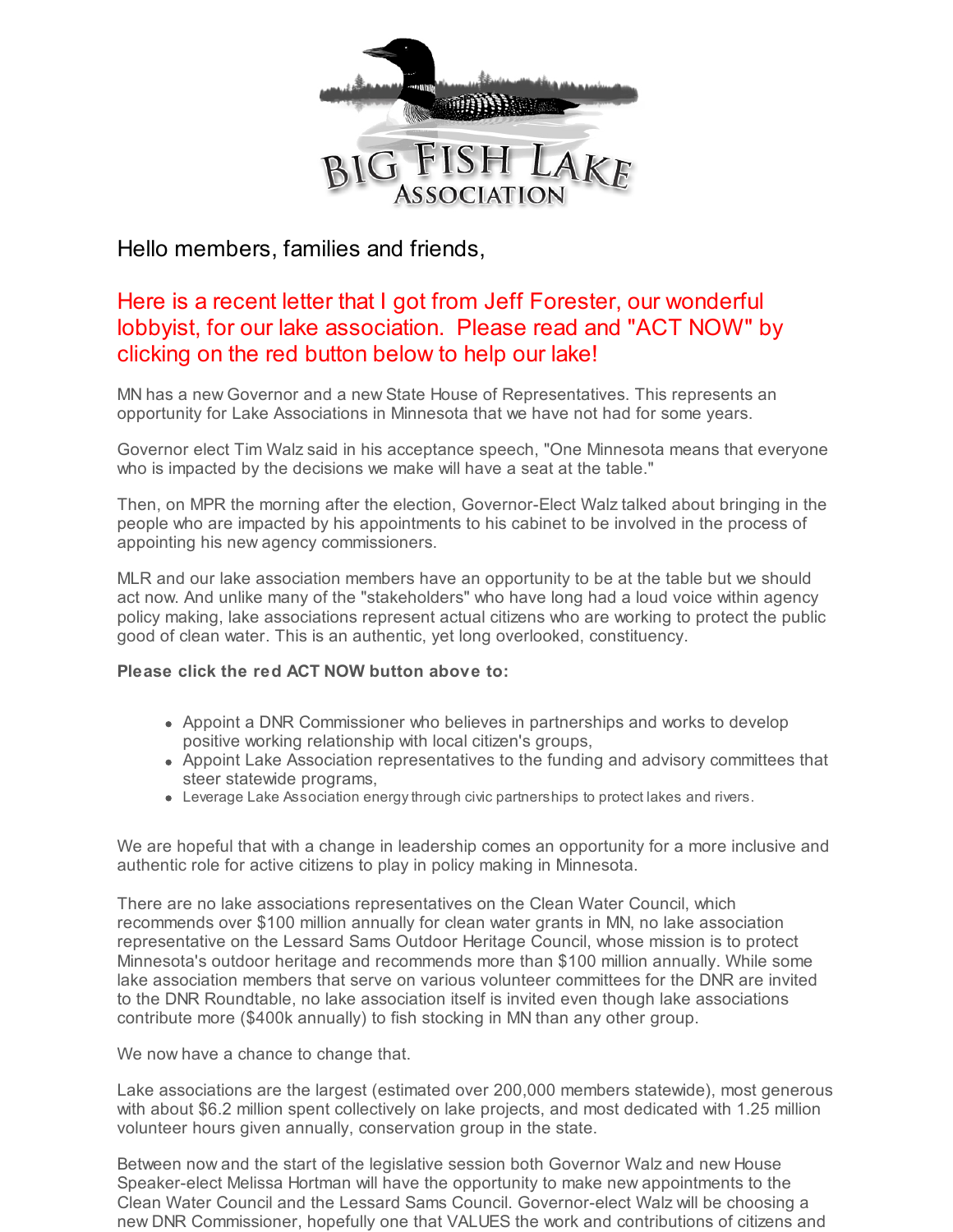appreciates the complexity of protecting water resources for future generations.

Click the ACT NOW button above to sign on to a letter urging lake association inclusion in the various funding councils, and a larger focus on State, Local Government and local nonprofit citizens groups to protect our lakes and rivers. The ACT NOW button will generate an email back to me so that I can add your lake association to the list of signers. **Include your name, the name of your lake association, and the number of members you have.**

We will deliver this letter to the Governor-elect Walz, the new Speaker of the House Hortman and Senate Majority Leader Gazelka.

Thank you for all you do for our lakes and rivers,

Jeff

**ACT [NOW](http://www.congressweb.com/MLRA/36/)**

Please look for the Big Fish Lake Membership Letter and Invoice coming soon in the mail to you. Thank you for your time!

Gratefully,

Kit Ferber President 320-249-4800

and Rip Rap.

# **Kraemer Trucking & Excavating, Inc. ~ Gold Member**

P.O. Box 434, Cold Spring, MN 56320  $320 - 685 - 3024 \sim$  office  $320 - 250 - 1384 \sim$  cell [www.kraemer-inc.com](http://www.kraemer-inc.com) or jeffk@kraemer-inc.com Specializing in all types of Commercial and Residential FULL SERVICE MARINE Excavating and Septic Systems. Including Delivery of Black Dirt, Washed Sand, Rock Indoor/Outdoor Storage,

**Hirschfeld Real Estate, Josh Hirschfeld, Silver Member** 27867 County Road 50, Cold Spring 320-493-1269 [www.joshhirschfeld.com](http://www.joshhirschfeld.com) Residential and Commercial Real Estate Services

## **Ferdinand F. Peters,**

### **Please patronize our advertisers. They help pay for our emails!**

### **In Tune Marine**

18942 Co Rd 83 Richmond, MN 56368 320-685-3410

[www.InTuneMarine.com](http://www.intunemarine.com) DEALERSHIP Winterization, Pick up and Delivery, Trailer Rentals, Inboard/Outboard Service, I/O and Sterndrive Service, CustomRigging and MORE!

#### **Kraemer Heating & Air Conditioning ~ Josh Kraemer**

21034 Fruitwood Road, Richmond 320-597-7272 [www.kraemerrefrigeration.com](http://www.kraemerrefrigeration.com)